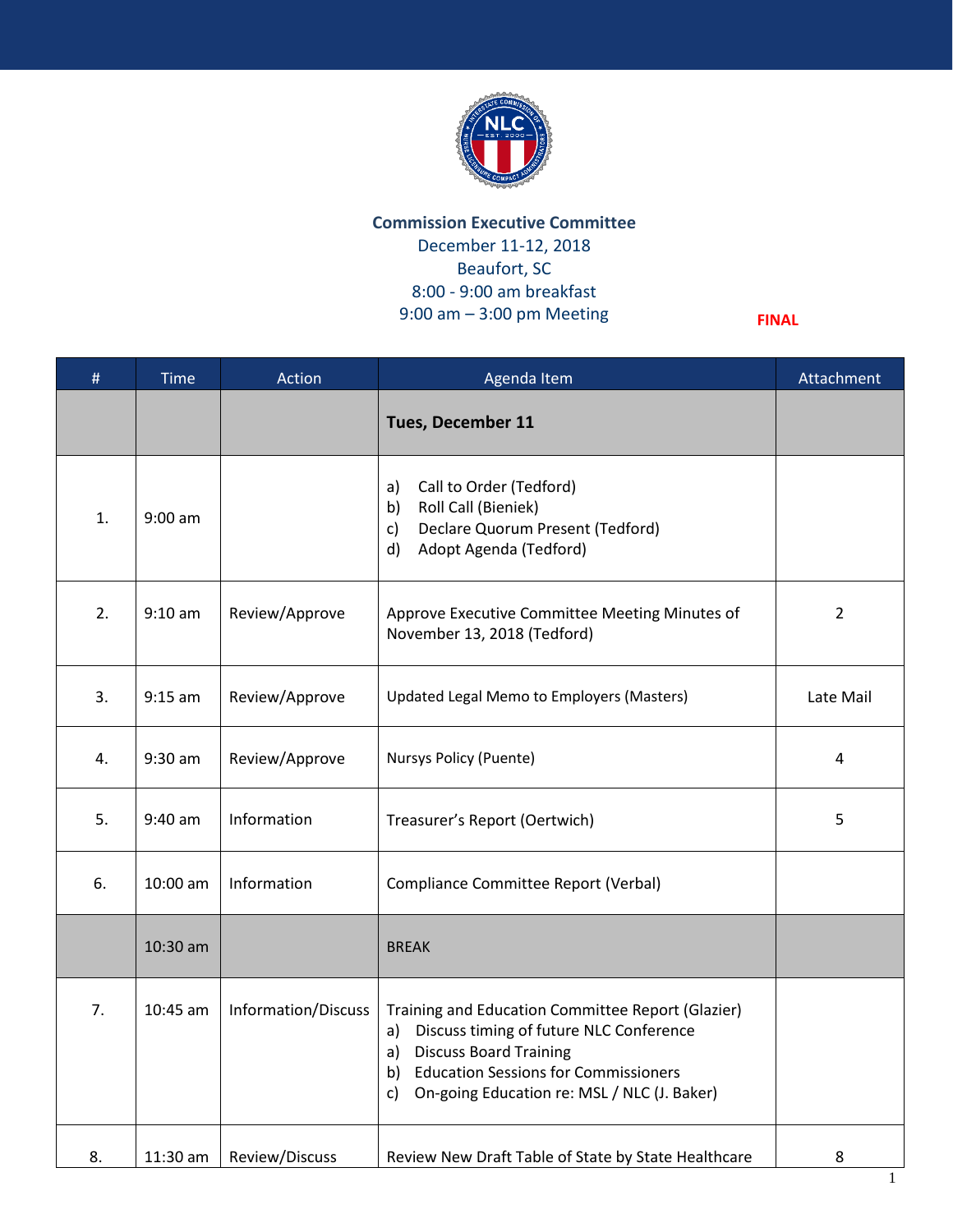|     |            |                | Profession Licensure Compact Enactment (Bieniek)                                                                                                                                                  |                                      |
|-----|------------|----------------|---------------------------------------------------------------------------------------------------------------------------------------------------------------------------------------------------|--------------------------------------|
| 9.  | 11:40 am   | <b>Discuss</b> | <b>Updated Organizational Chart (Puente)</b>                                                                                                                                                      | 9                                    |
|     | 12:00 pm   |                | <b>LUNCH</b>                                                                                                                                                                                      |                                      |
| 10. | 1:00 pm    | Review/Discuss | <b>Bylaws for Potential Proposed Amendments</b>                                                                                                                                                   | <b>Bylaws</b>                        |
| 11. | 2:00 pm    | <b>Discuss</b> | Wrap up Dialogue with NCSBN President and CEO                                                                                                                                                     |                                      |
|     | 3:00 pm    |                | <b>RECESS</b>                                                                                                                                                                                     |                                      |
|     |            |                | <b>Wednesday, December 12</b>                                                                                                                                                                     |                                      |
| 12. | $9:00$ am  | <b>Discuss</b> | <b>Strategic Planning Retreat Debrief</b>                                                                                                                                                         |                                      |
| 13. | $9:30$ am  | Review/Discuss | Rules Committee Report (Ridenour)<br>a) Minutes of Oct 25-26, 2018 Rules Committee<br>Meeting<br>b) CGFNS Information and International Applicants<br>c) Draft Proposals<br>d) Crosswalk Document | 13a<br>13 <sub>b</sub><br>13c<br>13d |
|     | $10:30$ am |                | <b>BREAK</b>                                                                                                                                                                                      |                                      |
|     | $10:45$ am | Information    | Rules Committee Report Continued                                                                                                                                                                  |                                      |
| 14. | $11:15$ am | <b>Discuss</b> | Next Steps Regarding NLC Implementation and Model<br>Framework                                                                                                                                    |                                      |
|     | 12:00 pm   |                | <b>LUNCH</b>                                                                                                                                                                                      |                                      |
|     | 1:00 pm    |                | <b>Next Steps Continued</b>                                                                                                                                                                       |                                      |
| 15. | 1:30 pm    | Information    | Legislative Affairs and Advocacy (R. Fotsch)<br>a) NLC Legislative Update<br><b>APRN Compact Taskforce</b><br>b)                                                                                  |                                      |